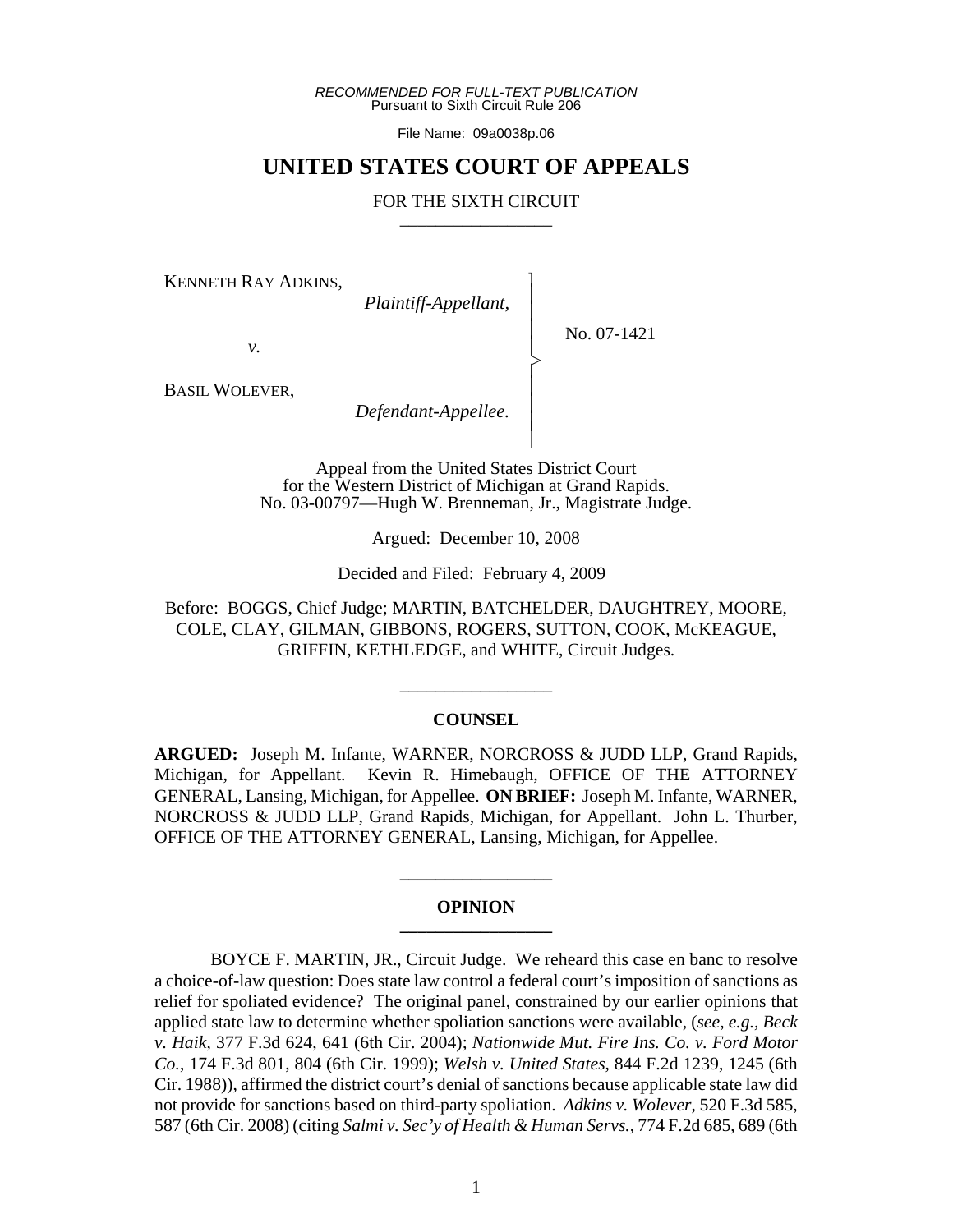Cir. 1985)). We granted rehearing en banc to bring our case law in line with other courts of appeals. We now recognize—as does every other federal court of appeals to have addressed the question—that a federal court's inherent powers include broad discretion to craft proper sanctions for spoliated evidence.

To the extent that our earlier opinions held otherwise, we overrule them. Accordingly, we VACATE the judgment of the district court and REMAND for consideration of what, if any, spoliation sanctions are appropriate in this case. If the district court determines that sanctions are warranted under federal law, it must also decide whether the earlier denial of spoliation sanctions is ground for granting Adkins a new trial or was instead harmless error. *See* FED. R. CIV. P. 61.

I.

Kenneth Ray Adkins, a state prisoner in Michigan, sued corrections officer Basil Wolever in federal court under 42 U.S.C. § 1983, alleging that Wolever assaulted Adkins in his cell by yanking his hands through a slot in the cell door before removing his handcuffs. Before Adkins filed his lawsuit, an inspector at the prison reviewed color Polaroid photographs of Adkins's injuries and stationary video footage of the area where the alleged assault occurred. During discovery, Adkins asked Wolever to produce any photographs and video footage related to the assault. Prison officials could not locate this video footage or the color photographs, which had been lost or destroyed. Because Wolever produced only black and white copies of the original photographs and did not produce the video footage, Adkins asked the trial court to instruct the jury that it could presume that the missing video and color photographic evidence would be favorable to Adkins. The district court applied state law and denied the request because Michigan's spoliation instruction required Adkins to demonstrate that the spoliated evidence was under Wolever's control, which it undisputedly was not. The original panel affirmed that ruling. *Adkins*, 520 F.3d at 587 (citing *Beck*, 377 F.3d at 641).

#### II.

Our circuit's application of state law to spoliation sanctions in federal question cases finds its origins in *Welsh v. United States*, 844 F.2d 1239, a Federal Tort Claims Act case. *Welsh* concerned whether the district court properly shifted the burden of proof based on the defendant's failure to preserve evidence. There, we observed, "[O]ur task, as in diversity, is to make our best prediction, even in the absence of direct state court precedent, of what the [state] Supreme Court would do if it were confronted with this question." *Id.* at 1245. Subsequent panels adopted the *Welsh* panel's assertion that state law applies to spoliation sanctions without discussion. *See, e.g., Shields v. Gov't Employees Hosp. Ass'n, Inc.*, 450 F.3d 643, 649 (6th Cir. 2006); *Nationwide*, 174 F.3d at 804.

In contrast to our persistent application of state law in this area, other circuits apply federal law for spoliation sanctions. *See, e.g., Silvestri v. Gen. Motors Corp.*, 271 F.3d 583, 590 (4th Cir. 2001); *Reilly v. Natwest Mkts. Group Inc.*, 181 F.3d 253, 267 (2d Cir. 1999); *Glover v. BIC Corp.*, 6 F.3d 1318, 1329 (9th Cir. 1993). We believe that this is the correct view for two reasons. First, the authority to impose sanctions for spoliated evidence arises not from substantive law but, rather, "from a court's inherent power to control the judicial process." *Silvestri*, 271 F.3d at 590 (citing *Chambers v. NASCO*, *Inc.*, 501 U.S. 32, 45-46